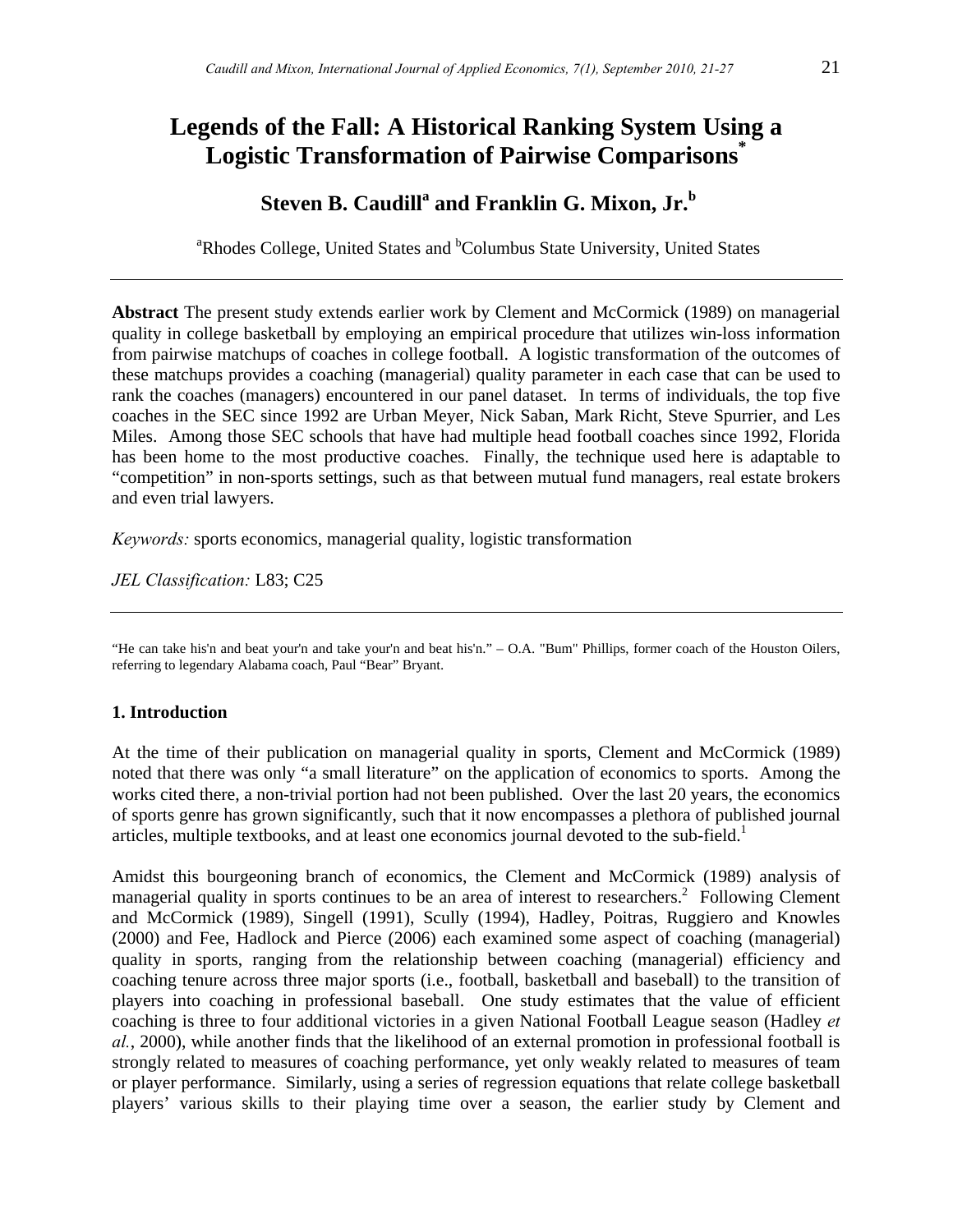McCormick (1989) finds that a college basketball coach's ability to efficiently allocate playing time across players on his team is positively related to that coach's winning percentage. One of the more appealing elements of the statistical framework used by Clement and McCormick is that it produces what is essentially a coaching quality or managerial efficiency parameter that is used by the authors to rank college basketball coaches on the basis of coaching (managerial) quality.

The present paper extends the Clement and McCormick (1989) study by employing an empirical procedure that utilizes win-loss information from pairwise matchups of coaches in college football. A logistic transformation of the outcomes of these matchups, from which coaching (managerial) quality can be inferred, also provides a coaching (managerial) quality parameter in each case that can be used to rank the coaches (managers) encountered in our panel dataset. Our framework and the coaching (managerial) quality parameter are both described in the following section, after which our data and results are discussed.

#### **2. Statistical Framework**

Our analysis follows the general statistical framework in Beard and Caudill (2009), though our analysis is of individual coaches/managers rather than teams/organizations, and, as explained in greater detail in the next section, we examine managerial performance using a time-series of crosssections (i.e., a panel), where as Beard and Caudill (2009) examined organizational performance using a single cross-section of data. We assume that each coach has a fixed rating given by  $r_i$ . The probability that coach *i* defeats coach *j* is given by

$$
P_{ij} = \frac{r_i}{r_i + r_j} \tag{1}
$$

As in Zermelo (1929), the log-likelihood function is a product of probabilities like the one given is (1) above, or

$$
\log L = \sum_{i=1}^{n} \sum_{j=1}^{n} w_{ij} \log P_{ij} \quad , \tag{2}
$$

where  $w_{ij}$  is a variable equal to the number of times coach *i* defeats coach *j*, and *n* is the number of coaches. In many cases the variable *w* takes the value of zero (i.e., where coach *i* never defeated coach *j*, or where the two coaches never competed against one-another), though there are also many cases where its value exceeds zero.

We impose a normalization on the model to confine the strength numbers, *r*, to the unit interval. In particular, we use the logistic transformation for *r*, or,

$$
r_i = \frac{\exp(\theta_i)}{1 + \exp(\theta_i)} \tag{3}
$$

The likelihood function above must be maximized over the *n*-dimensional parameter vector, *θ*. Maximization is accomplished using the algorithm of Berndt, Hall, Hall and Hausman (1974), which has advantage of requiring only the first derivatives of the likelihood function. To illustrate the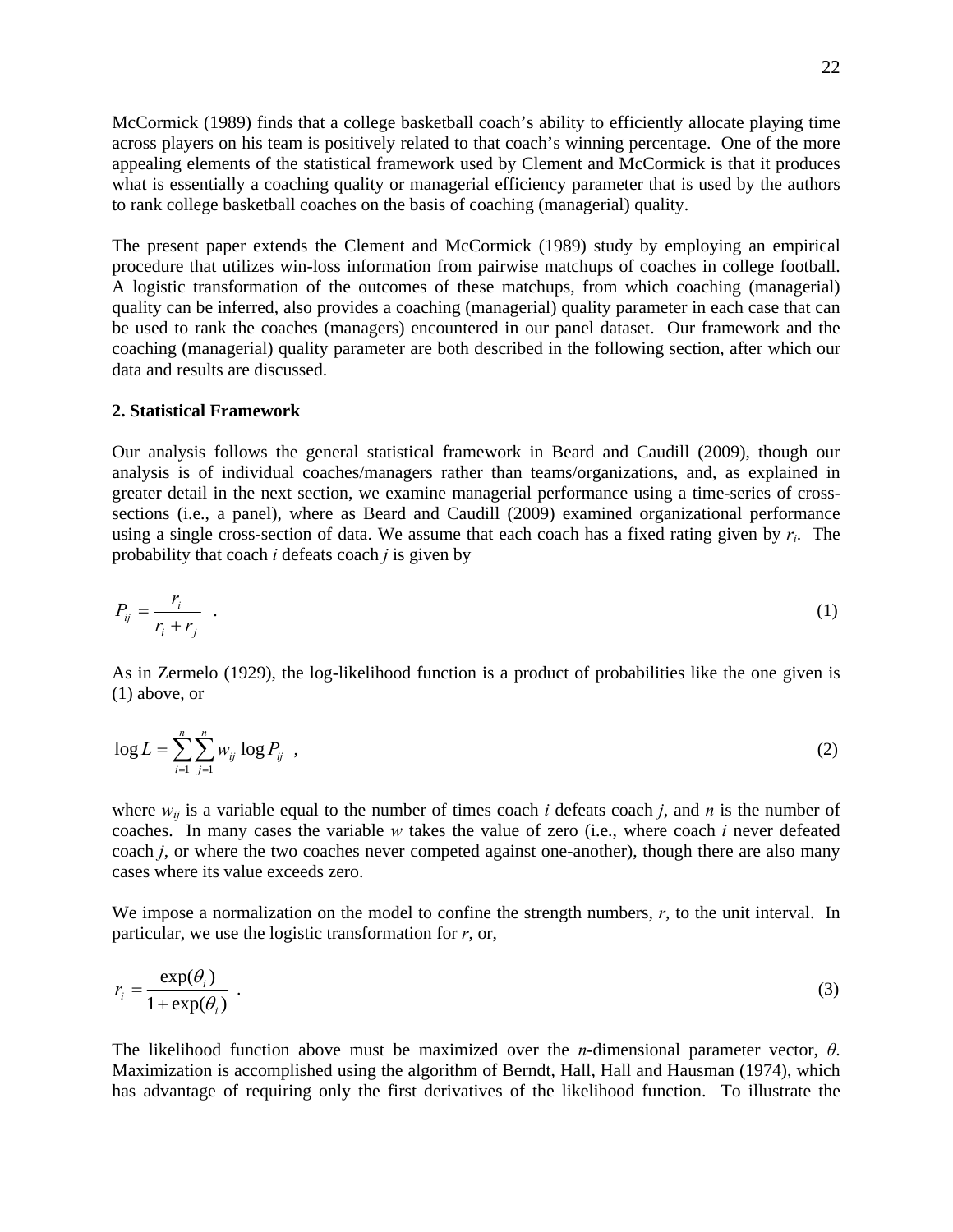algorithm in Berndt, *et al.* (1974), the parameter vector is denoted by column vector  $\theta$ . Given starting values for these parameters, the algorithm in Berndt, *et al.* (1974) updates the parameter vector, as presented in Maddala (1977: 179), Greene (1993: 348) and Cameron and Trivedi (2005: 343), by

$$
\theta_{t+1} = \theta_t + \left[ \sum_{i=1}^n \frac{\partial \log L_i(\theta_t)}{\partial \theta} \frac{\partial \log L_i(\theta_t)}{\partial \theta} \right]^{-1} \frac{\partial \log L_i(\theta_t)}{\partial \theta} .
$$
\n(4)

As starting values we used the logarithm of the odds of winning percentages for each coach. Application of the logistic transformation resulted in starting power ratings,  $r_i$ , equal to a coach's winning percentage. Once the parameter values have converged the estimated covariance matrix is given by,

$$
Cov(\theta) = \left[ \sum_{i=1}^{n} \frac{\partial \log L_i}{\partial \theta} \frac{\partial \log L'_i}{\partial \theta} \right]^{-1},\tag{5}
$$

evaluated at the converged values of the parameter vector.

One problem with using the method of paired comparisons to rank teams in sports like college football, as opposed to participants in sports like chess or tennis, is the problem of inadequate "mixing" on the part of the participants. In chess and tennis, individual participants compete against one another multiple times during a given season. The same cannot be said in college football. Teams rarely play each other twice and although over two hundred teams compete for the championship, the typical team competes against, at most, nine or ten of these championship-eligible teams. One could make the case that the football competition is not adequately mixed to use the method of paired comparisons to determine the strongest *team*, as has been done by Beard and Caudill (2009) and others.

The actual use of the team as a unit to be ranked is problematic on other fronts as well. For instance, it is highly likely that the "team" changes from game to game during a season, as players sit out due to injury or suspension. However, the coach is a constant during the season (the rare midseason firing aside), so that one could argue that it is more appropriate to employ the method of paired comparisons to rank college football coaches instead of college football teams.<sup>3</sup> In the present study we extend this idea to rank coaches based on *career* games against other coaches. Teams during a season or career may change but the coach, learning aside, remains the same. Using the method of paired comparisons described above, our study is the first to offer an historical ranking of college football coaches.<sup>4</sup>

#### **3. Data, Results and Concluding Comments**

Data used to estimates these values come from head-to-head matchups of SEC coaches over the 1992-2008 period.<sup>5</sup> The starting point, 1992, was chosen because (1) that is the year that the SEC expanded to include the current  $12$ -team composition, and (2) that is the year that the SEC began playing an end-of-season conference championship game.<sup>6</sup> Because there were no coaches who were undefeated *or* winless during the time frame, both situations that prohibit use of a pairwise comparisons approach, we did not have to omit any data.<sup>7</sup>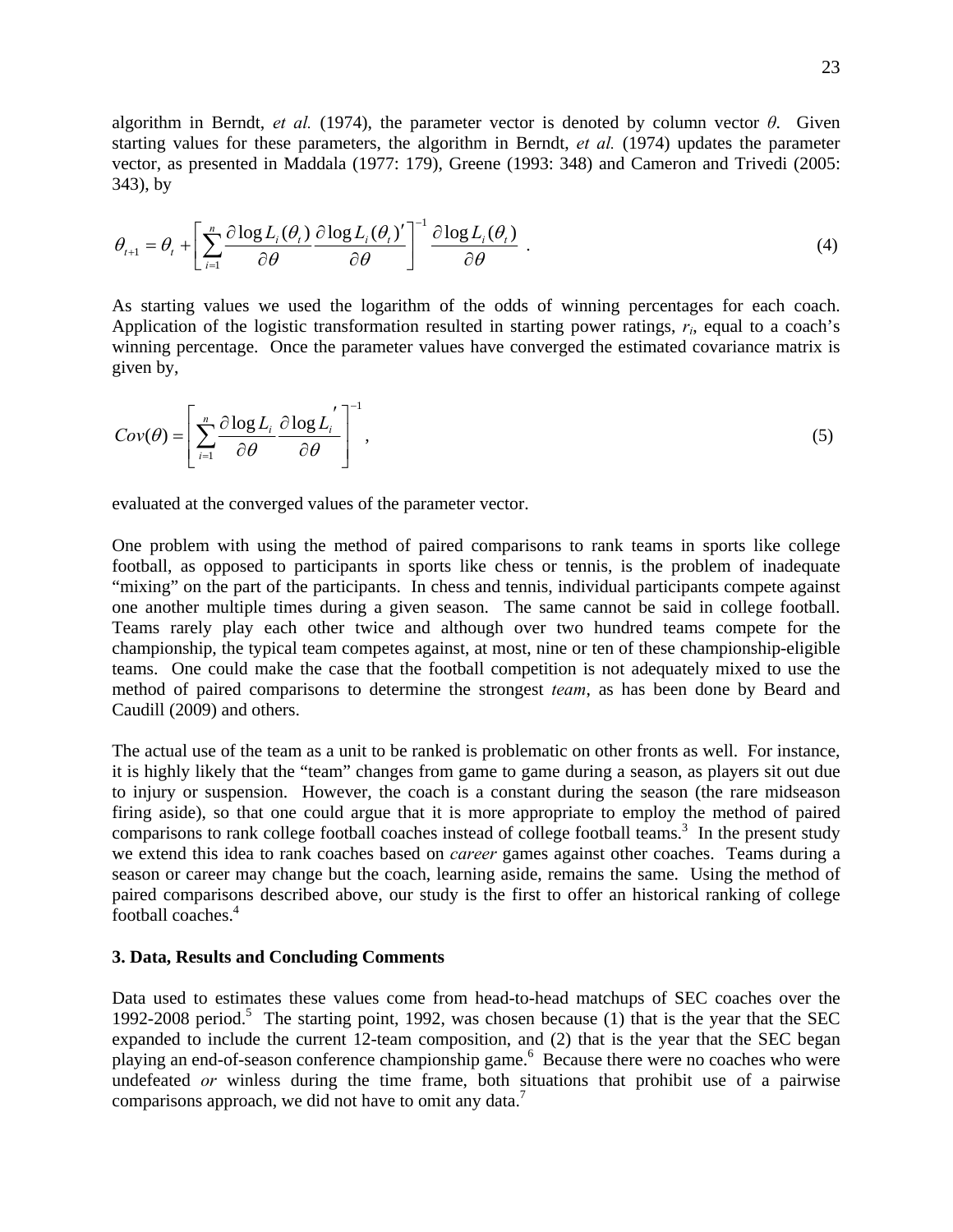The results of our statistical approach to measuring historical coaching quality are presented in Table 1. Not surprisingly, fresh from his 2008 Bowl Championship Series (BCS) national championship, Florida head coach Urban Meyer sits atop the historical ranking. In just four years at the helm (2005- 08), Meyer's UF teams have won two SEC championships and two BCS national championships. These followed Meyer's undefeated season as the head coach at the University of Utah in 2004.

To round out the top five, Meyer is followed by Mark Richt (Georgia), Nick Saban (LSU and Alabama), Steve Spurrier (Florida and South Carolina) and Les Miles (LSU). With the exception of Richt, each of these coaches has won a national championship with an SEC school since the beginning of the 1992 season. Spurrier managed Florida to five SEC titles between 1992 and 2001, while Richt has won two SEC titles during his recent tenure at Georgia. The highest rated coaches who failed to win either an SEC or national championship while at an SEC school are Ron Zook  $(8<sup>th</sup>)$ , who succeeded Spurrier at Florida, and Dennis Franchione  $(9<sup>th</sup>)$ , who was the head coach at Alabama for two seasons (2001-02). The lowest ranked coach to have won an SEC title is Mike Dubose, who coached at Alabama from 1997 through 2000, and won the SEC title in 1999. Dubose is ranked  $15<sup>th</sup>$  among SEC football coaches since 1992. The lowest ranked coach to have won a national championship is Gene Stallings  $(6<sup>th</sup>)$ , who preceded Dubose at Alabama. Stallings, whose tenure at Alabama began in 1990 and continued through 1996, won the national championship in 1992 on the basis of an undefeated season.

It is interesting that there are nine SEC schools whose coaches (from 1992-2008) are all present among the top 20 coaches in Table 1. These are Alabama (5), Mississippi (4), Florida (3), Georgia (3), Auburn (2), South Carolina (2), Arkansas (1), Mississippi State (1) and Tennessee (1). Of these, Alabama and Mississippi had the most coaches over this 17-year span, with five and four, respectively. Among those SEC schools that have had multiple head football coaches since 1992, Florida has been home to the most productive coaches.

In closing, it is important to recognize that our procedure for ranking coaches is adaptable to other activities where one-on-one competition occurs (e.g., chess), or where teams participate in postseason competition using a tournament format. Tournament seedings are often produced by committees of mixed interests – some partisan, and others disinterested – and a procedure like the one used here can be used to examine, and draw conclusions from, a tournament's initial seedings. Finally, the technique used here is adaptable to "competition" in non-sports settings, such as that between mutual fund managers, real estate brokers and even trial lawyers.

## **Endnotes**

**\*** The authors thank an anonymous referee for helpful comments. Contact: Steven B. Caudill, Department of Economics, Rhodes College, 2000 N. Parkway, Memphis, TN 38112, United States, E-mail: [caudills@rhodes.edu.](mailto:caudills@rhodes.edu)

1. A general EconLit search (without specifying fields) of the term "sports" yielded 5,326 entries (Authors, 2009). Some recent papers on college football include Fainmesser, Fershtman and Gandal (2005), Brown, Farrell and Zorn (2007), Campbell, Rogers and Finney (2007) and Fair and Oster (2007). Fort (2006) and Leeds and von Allmen (2007) authored two of the most popular texts in the genre. Finally, the *Journal of Sports Economics* is now in its eleventh year of publication.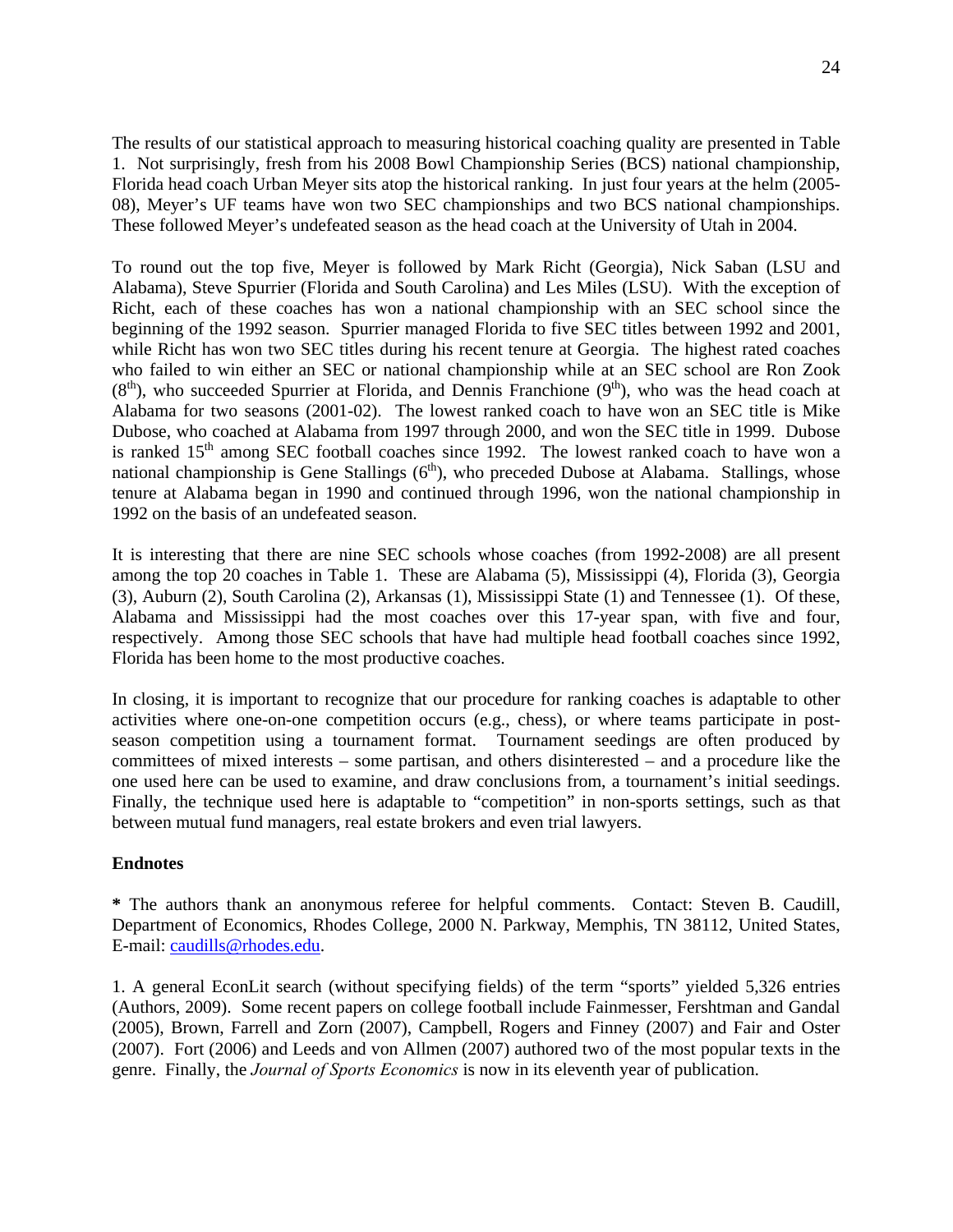2. In terms of economic theory, the Clement and McCormick study has its roots in Alchian and Demsetz (1972) and Cheung (1983), while its roots in terms of sports economics lie in Porter and Scully (1982).

3. We also maintain that coaches today are more like CEOs managing a large staff of assistant coaches. Our ranking gives the head coach all of the credit or blame for the staff because the head coach is in charge of hiring subordinates.

4. It is important to point out that while the logistic transformation of pairwise comparisons technique described here is not new, our use of it (1) to rank college football coaches, and (2) to rank historical outcomes in college football is new.

5. Given the rarity of the situation, data on coaches who were appointed to coach a partiallycompleted season were not used.

6. The 12 teams of the SEC are Alabama, Arkansas, Auburn, Florida, Georgia, Kentucky, Louisiana State, Mississippi, Mississippi State, South Carolina, Tennessee and Vanderbilt. The conference is comprised of two divisions – the East and the West. Representing the East are Florida, Georgia, Kentucky, South Carolina, Tennessee and Vanderbilt, while the West is represented by Alabama, Arkansas, Auburn, Louisiana State, Mississippi and Mississippi State. The first few conference championship games were played in Legion Field in Birmingham, AL. Since 1994 they have been played in the Georgia Dome in Atlanta, GA.

7. We did, however, exclude data from "interim" coaches who managed an SEC team for only part of a single season. Doing so precluded use of only a handful of observations.

## **References**

**Alchian, A. and H. Demsetz** 1972. "Production, Information Costs, and Economic Organization," *American Economic Review*, 62, 777-795.

**Bassett, G.W.** 1997. "Robust Sports Ratings Based on Least Absolute Errors," *The American Statistician*, 51, 99-105.

**Beard, T.R. and S.B. Caudill** 2009. "Who's Number One? Ranking College Football Teams for the 2003 Season," *Applied Economics*, 41, 307-310.

**Berndt, E.R., B.H. Hall, R.E. Hall and J.A. Hausman** 1974. "Estimation and Inference in Nonlinear Structural Models," *Annals of Economic and Social Measurement*, 3, 653-665.

**Bradley, R.A. and M.E. Terry** 1952. "The Rank Analysis of Incomplete Block Diagrams: The Method of Paired Comparisons," *Biometrika*, 39, 324-345.

**Brown, T., K.A. Farrell and T.A. Zorn** 2007. "Performance Measurement and Matching: The Market for Football Coaches," *Quarterly Journal of Business and Economics*, 46, 21-35.

**Cameron, A.C. and P.K. Trivedi** (2005) *Microeconometrics: Methods and Applications*, Cambridge University Press.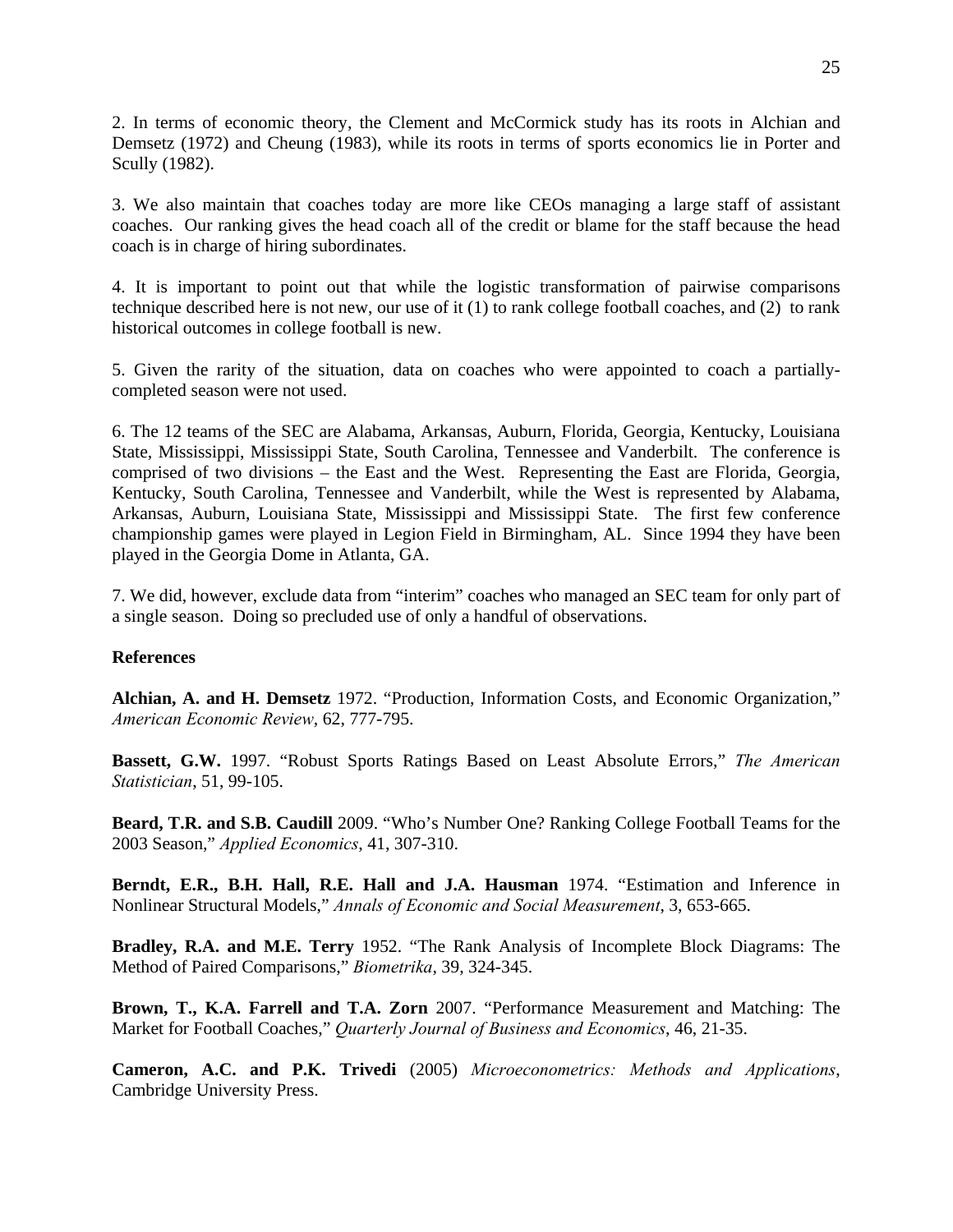**Campbell. N.D., T.M. Rogers and R. Zachary** 2007. "Evidence of Television Exposure Effects in AP Top 25 College Football Rankings," *Journal of Sports Economics*, 8, 425-434.

**Cheung, S.** 1983. "The Contractual Nature of the Firm," *Journal of Law and Economics*, 26, 1-21.

**Clement, R.C. and R.E. McCormick** 1989. "Coaching Team Production," *Economic Inquiry*, 27, 287-304.

**Fainmesser, I., C. Fershtman and N. Gandal** (2005) "Consistent Weighted Ranking Scheme with an Application to NCAA College Football Rankings," CEPR Discussion Paper 5239.

**Fair, R.C. and J.F. Oster** (2007) "College Football Rankings and Market Efficiency," *Journal of Sports Economics*, 8, 3-18.

**Fee, E.C., C.J. Hadlock and J.R. Pierce** 2006. "Promotions in the Internal and External Labor Market: Evidence from Professional Football Coaching Careers," *Journal of Business*, 79, 821-850.

Fort, R.D. 2006. *Sports Economics* (2<sup>nd</sup> edition), Prentice-Hall.

**Goldfeld, S., R. Quandt and H. Trotter** 1966. "Maximization by Quadratic Hill Climbing," *Econometrica*, 3, 541-551.

Greene, W.H. (1993) *Econometric Analysis* (2<sup>nd</sup> edition), Prentice-Hall.

**Hadley, L., M. Poitras, J. Ruggiero and S. Knowles** 2000. "Performance Evaluation of National Football League Teams," *Managerial and Decision Economics*, 21, 63-70.

**Harville, D.** 1977. "The Use of Linear-Model Methodology to Rate High School or College Football Teams," *Journal of the American Statistical Association*, 72, 278-289.

**Humphreys, B.** 2000. "Equal Pay on the Hardwood: The Earnings Gap Between Male and Female NCAA Division I Basketball Coaches," *Journal of Sports Economics*, 1, 299-307.

Leeds, M.A. and P. von Allmen 2007. *The Economics of Sports* (3<sup>rd</sup> edition), Addison-Wesley.

**Keener, J.P.** 1993. "The Perron-Frobenius Theorem and the Rating of Football Teams," *SIAM Review*, 35, 80-93.

**Maddala, G.S.** (1977) *Econometrics*, McGraw-Hill.

**Mease, D.** 2003. "A Penalized Likelihood Approach for the Rankings of College Football Teams Independent of Victory Margins," *The American Statistician*, 57, 241-248.

**Porter, P.K. and G.W. Scully** 1982. "Measuring Managerial and Allocative Efficiency: The Case of Baseball," *Southern Economic Journal*, 48, 642-650.

**Scully, G.W.** 1994. "Managerial Efficiency and Survivability in Professional Team Sports," *Managerial and Decision Economics*, 15, 403-411.